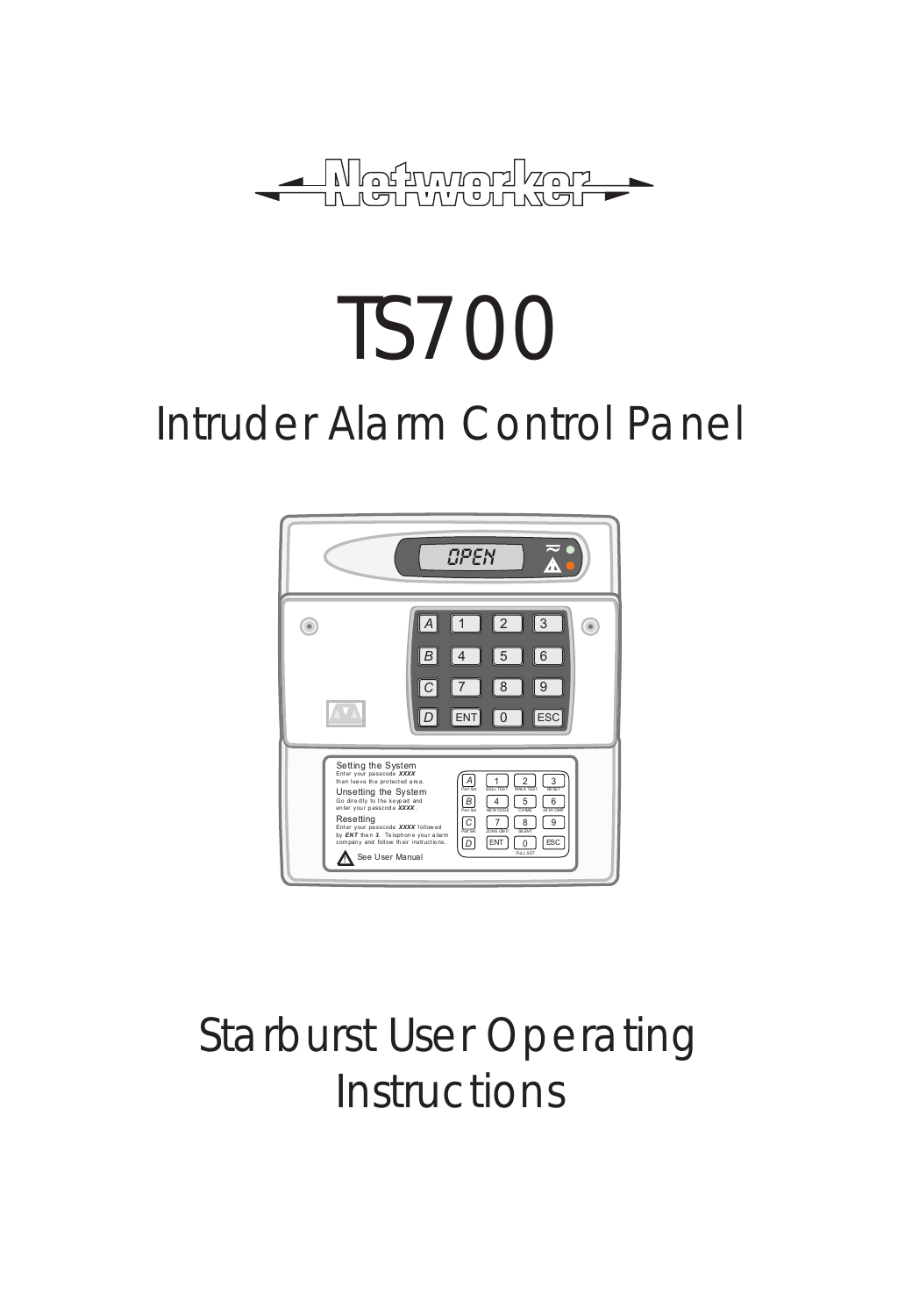## Glossary Of Terms

| <b>Bell Test</b>        |                              | A facility to test the operation of the external bells, strobes and the internal<br>sounder.                                                                                                    |
|-------------------------|------------------------------|-------------------------------------------------------------------------------------------------------------------------------------------------------------------------------------------------|
| Chime                   |                              | An optional facility which allows detectors or door contact devices to<br>generate a two-tone "chime" if activated whilst the system is unset.                                                  |
| Digicom                 |                              | (Digital Communicator) A remote signalling device fitted to the system<br>which will transmit alarm information via the telephone line to the alarm<br>receiving centre.                        |
| Duress                  |                              | A means of entering a passcode (first two digits of a passcode reversed)<br>which will generate a "silent" alarm via the remote signalling device (if<br>fitted) to the alarm receiving centre. |
| <b>Exit/Entry Route</b> |                              | The route which must be used for entering or leaving the protected<br>premises when the system is being set or unset.                                                                           |
| <b>Entry Time</b>       | $\sim$                       | A preset time delay to allow the user to enter the protected premises and<br>access the remote keypad without causing an alarm.                                                                 |
| Exit Time               | $\overline{\phantom{a}}$     | A preset time delay to allow the user to leave the protected premises or<br>area when the system is being set by the timed exit method.                                                         |
| <b>Exit Terminator</b>  | $\overline{\phantom{a}}$     | An external push button switch used to complete the setting of the alarm<br>system.                                                                                                             |
| Full set                | $\frac{1}{2}$                | State of the system when it is protecting all of the premises.                                                                                                                                  |
| <b>Final Exit</b>       | ÷,                           | The door or detector that is used for leaving and entering the premises.                                                                                                                        |
| Log                     | $\qquad \qquad \blacksquare$ | A record of system activity (200 events) which is stored in memory.                                                                                                                             |
| Master User             | $\blacksquare$               | The person in overall charge of the system i.e., the person who allocates<br>the passcodes to all other users.                                                                                  |
| Night Circuit           | $\overline{\phantom{m}}$     | A circuit that armed when the system is full set or part set (if programmed).                                                                                                                   |
| Omit                    | $\blacksquare$               | To intentionally exclude the monitoring of one or more detection circuits<br>when setting the alarm system.                                                                                     |
| Part Set                | $\blacksquare$               | The state of the system when it is protecting part of the premises.                                                                                                                             |
| Passcode                | $\blacksquare$               | A unique four digit code number allocated to each user by the master<br>user which must be entered before the system can be operated.                                                           |
| P.A.(Panic Alarm)       | $\blacksquare$               | An emergency push button switch used to trigger an alarm. The alarm<br>signal will also be transmitted to the alarm receiving centre if a remote<br>signalling device is fitted.                |
| Remote Keypad           | ٠                            | A device located away from the main control panel that is used to<br>operate the alarm system.                                                                                                  |
| Reset                   | ۰                            | Action required to return the system to its normal state after an alarm.                                                                                                                        |
| <b>Tamper Alarm</b>     | ۰                            | An alarm caused by the system being physically interfered with.                                                                                                                                 |
| unset                   | ÷,                           | State of the system when it is not monitoring the activity of Night circuits.                                                                                                                   |
| <b>Users</b>            | $\blacksquare$               | Those people allocated a passcode which allows them to operate the<br>alarm system.                                                                                                             |
| Walk Test               |                              | A facility for testing circuits without sounding the external sounder.                                                                                                                          |
| 24hr Circuit            | $\frac{1}{2}$                | A circuit that is continuously monitored.                                                                                                                                                       |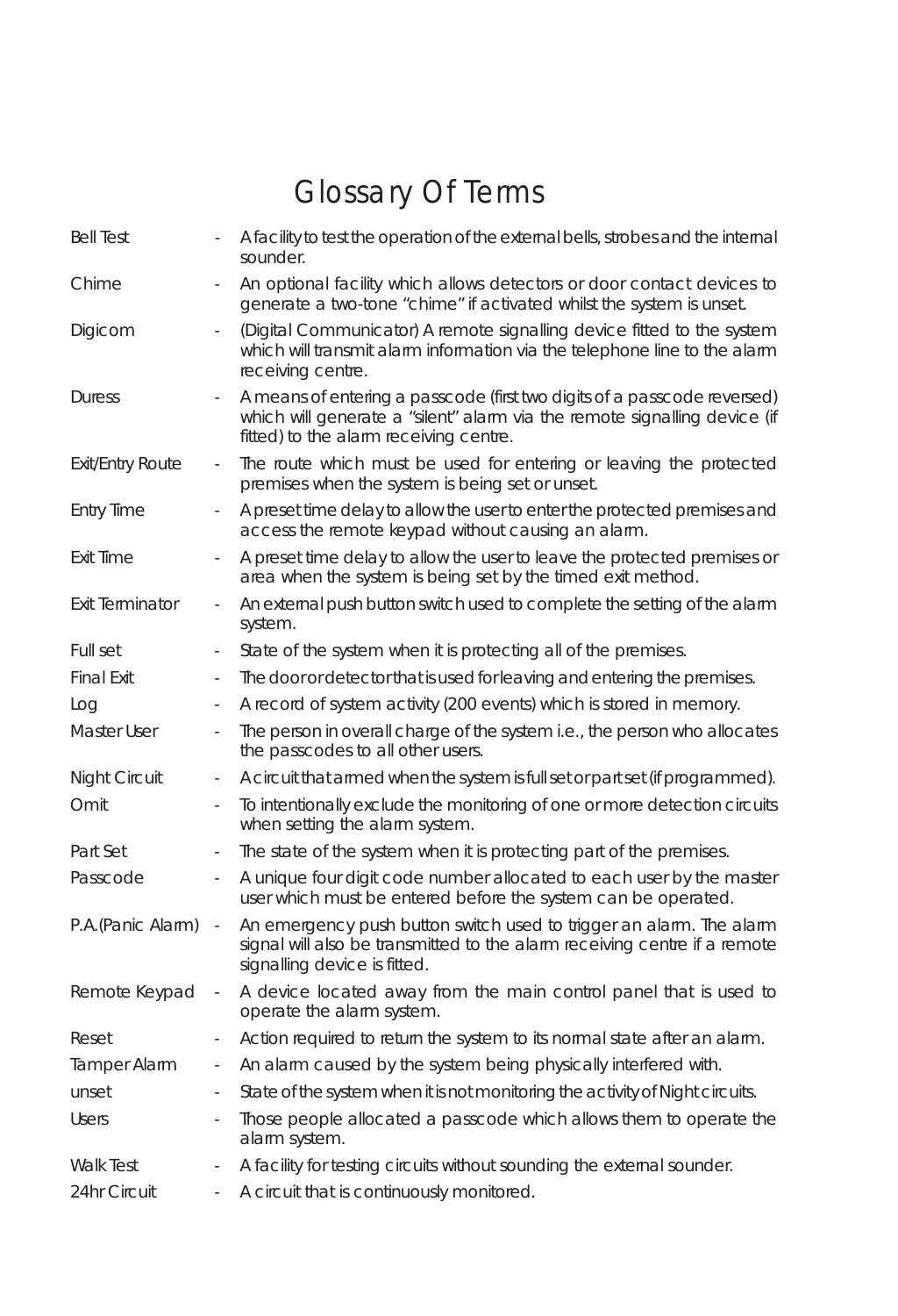## **Contents**

| Operating the System |  |
|----------------------|--|
| 1                    |  |
| $\overline{2}$       |  |
| 3                    |  |
| 4                    |  |
| 5                    |  |
| 6                    |  |
| $\overline{7}$       |  |
| 8                    |  |
| 9                    |  |
| 10                   |  |
|                      |  |
|                      |  |
| User menus           |  |
| 11<br>12             |  |
| 13                   |  |
| 14                   |  |
| 15                   |  |
| 16                   |  |
| 17                   |  |
| 18                   |  |
| 19                   |  |
| 20                   |  |
| 21                   |  |
| 22                   |  |
| 23                   |  |
| 24                   |  |
| 25                   |  |
| 26                   |  |
|                      |  |
|                      |  |
|                      |  |
|                      |  |
|                      |  |

## System Overview

The TS700 intruder alarm control system uses state of the art electronics to provide a comprehensive but flexible protection for both domestic and commercial premises. The system comprises a number of components linked to a central control unit which is concealed from view but accessible for maintenance. All system operations are carried out from one of the remote keypads (up to four may be connected). Detection devices such as door contacts or movement sensors are allocated to detection circuits which are identified on the remote keypad displays. Each alarm installation is specific to the site and its occupier, and may differ from other TS700 installations. This manual describes in detail all the functions and procedures available to the user. To avoid unnecessary operating errors please discuss the details of the system with your installation company before attempting to use it.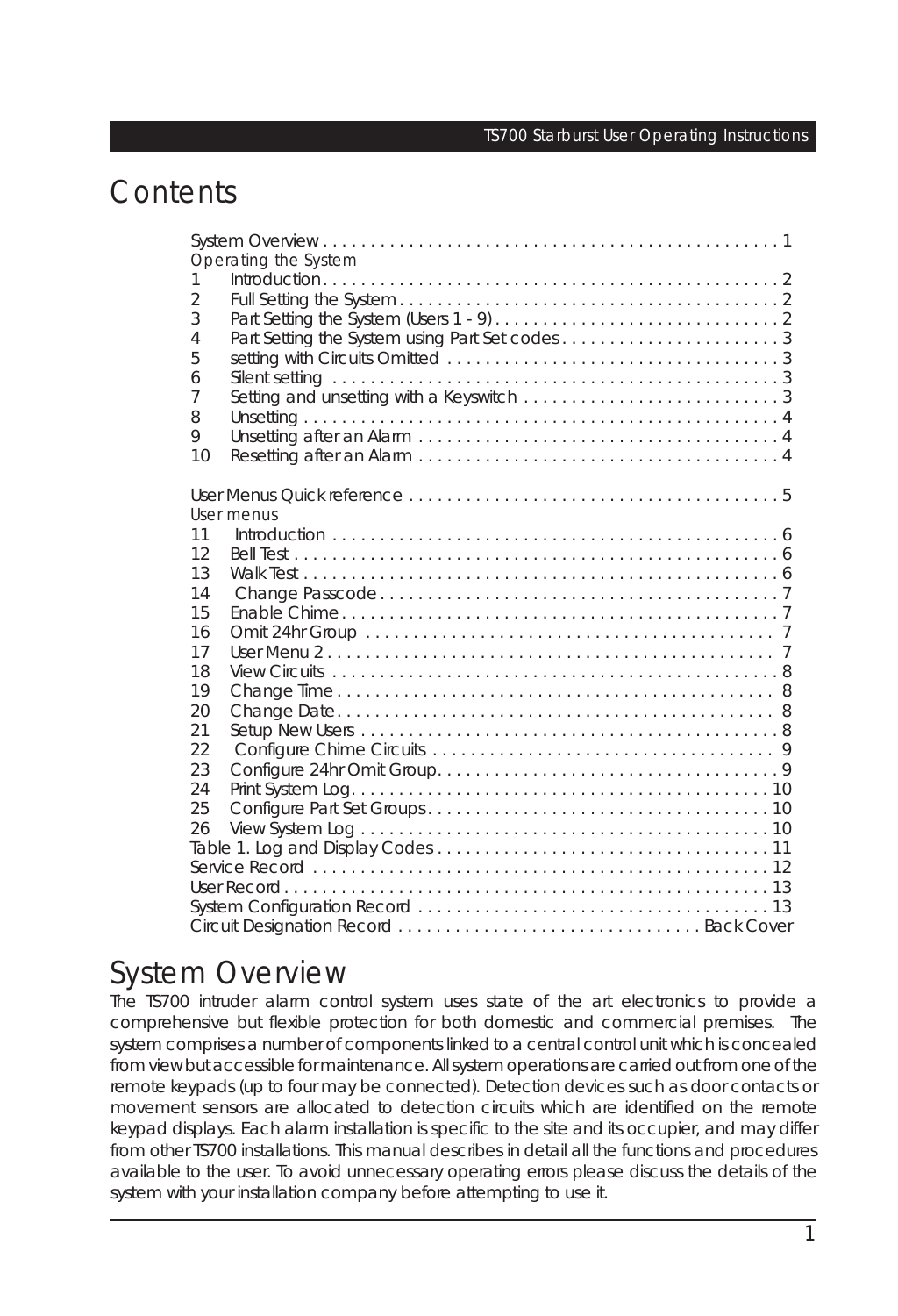## Operating the System

#### 1. Introduction

System operation can only be carried out after entering your passcode. Up to twelve passcodes can be allocated and they can only be defined by the "master user" (user 1). Users A, B and C can only set and unset their respective areas. Entering a passcode with the first two digits reversed will cause a "Duress Alarm". Each key press is acknowledged by the keypad sounder. Pressing the [ESC] key takes the user back to the previous step in the menu. When the system is not being used the keypad display shows the current time. The "ENGINEER ON SITE" message is displayed after an engineer has left his menu and is cleared the next time a user passcode is entered.

## 2. Full Setting the System

Ensure that all monitored areas are secured. Enter your passcode (users 1 to 9 only) and the display will show "FUNCTION". After five seconds the display will show how much time is left before the system is set and the sounder makes a continuous tone. Leave via the normal exit route and close the final exit door (pressing the Exit Terminator button if fitted). The system is full set when the exit sounder stops, the display will show "SET" for five seconds then reverts to showing the current time.

*WARNING:* If an attempt is made to set the system whilst any circuits are active (such as a door being open), the display will indicate the circuits that are in fault and the internal sounder generates an interrupted tone. The fault must be cleared before the setting procedure can be completed. If the system is set by 'Timed Exit' and the fault is still present at the end of the exit time an internal alarm will be generated. If fitted, the external strobe light will flash indicating the system has failed to set. To prevent this alarm simply re-enter your passcode before the time expires.

## 3. Part Setting the System (users 1 To 9)

Ensure that all monitored areas are secured. Enter your passcode (users 1 to 9 only) and within 5 seconds press [A] or [B] or [C] (depending upon the part set area required). If the five seconds is exceeded the system will full set. The display shows the selected group/area that will be omitted and the sounder makes a continuous tone. If required leave via the normal exit route and close the final exit door, (pressing the Exit Terminator button if fitted). The system is part set when the exit sounder stops, the display will alternate between the group/area that is omitted and the current time.



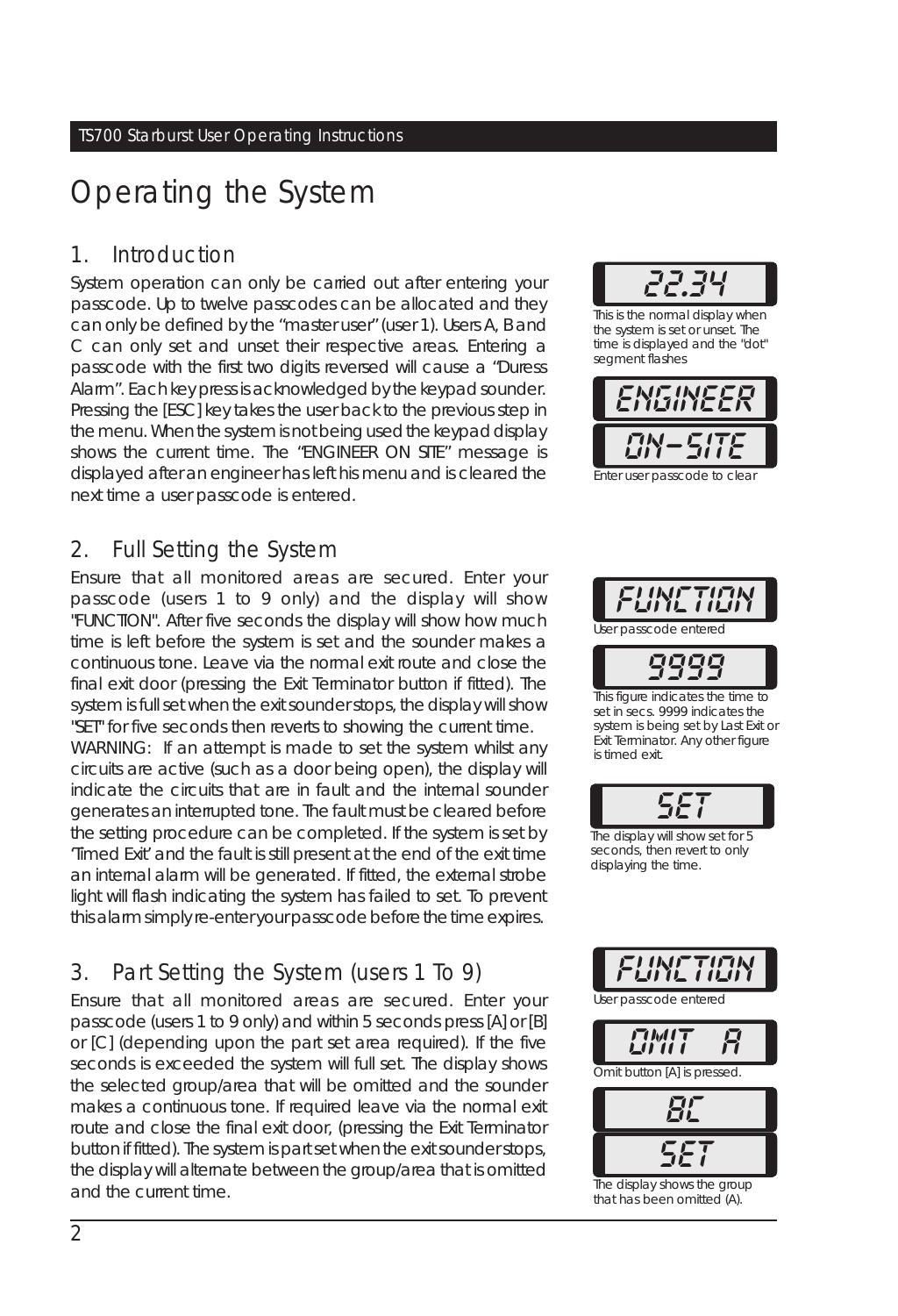## 4. Part Setting using Part Set Codes

Ensure that all monitored areas are secured. Enter your passcode, the exit sounder will make a continuous tone. If required leave via the normal exit route and close the final exit door, (pressing the Exit Terminator button if fitted). The system is part set when the exit sounder stops, the display will alternate between the group/area which has been armed and the current time.

## 5. Setting with Circuits Omitted

It may sometimes be desirable to omit a circuit when full or part setting the system.

- 1. Enter your passcode (users  $1-9$ ) and press  $\overline{em}$  within 5 seconds.
- 2. Press  $\overline{7}$  and the display will show the circuit number followed by its omit status.  $N = not$  omitted and  $Y = o$  mitted.
- 3. Press  $\boxed{0}$  to change the status of the circuit and  $\boxed{m}$  to confirm the change. A low tone will indicate that the circuit cannot be omitted or a high pitch multi-tone indicates that the change has been accepted. Continue with the next circuit if required.
- 4. Press **[55C]** to quit to "user menu 1" and continue with setting by pressing  $\boxed{\mathbf{0}}$  for full-set or  $\boxed{\mathbf{A}}$  or  $\boxed{\mathbf{B}}$  or  $\boxed{\mathbf{C}}$  for part-set (see 2 and 3).

## 6. Silent Setting

The system can be full set or part set silently except for the final system set sound. Enter your passcode (users 1-9) and for full set press  $\boxed{8}$  within 5 seconds. For part set press  $\boxed{A}$  or  $\boxed{B}$  or  $\boxed{C}$  then press  $\boxed{8}$ .

#### *Alternatively*

Enter your passcode (users 1-9) and press  $\overline{F}$  within 5 seconds. Press  $\overline{8}$  and the display will show "SILENT -". Enter  $\overline{0}$  for silent full set or  $\overline{A}$  or  $\overline{B}$  or  $\overline{C}$  for silent part set.

## 7. Setting and Unsetting With a Keyswitch

Operate the keyswitch (or door lock) and leave via the exit route. The system will be full set or part set when the exit sounder stops. To unset the system, operate the keyswitch (or lock) again.



Group/area B is now armed.



will not be omitted



Press [0] to change the status. Circuit 01 will now be omitted.

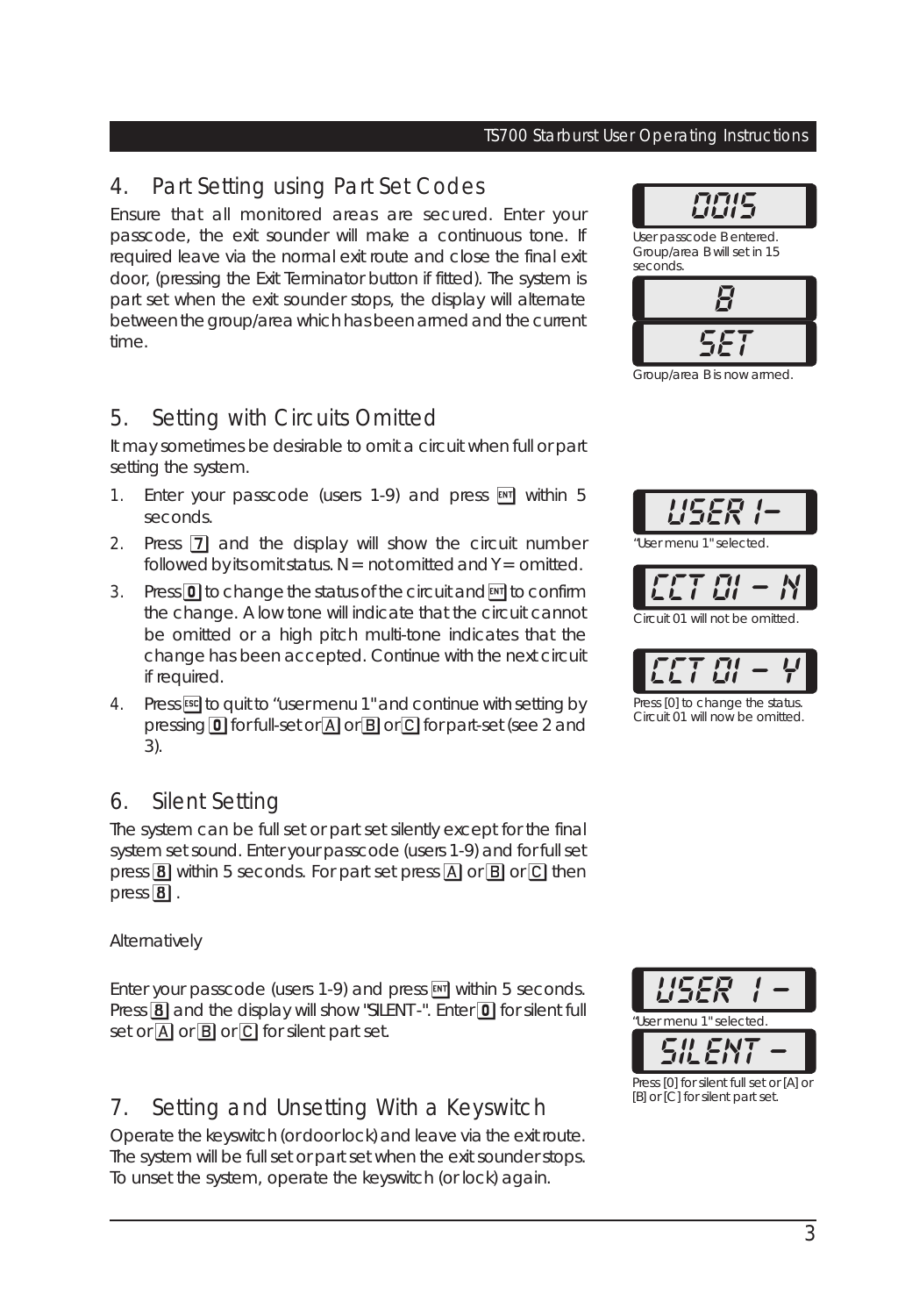#### 8. Unsetting

Enter the premises via the normal entry route and go directly to the keypad. Enter your passcode. The display will show "OPEN" and then revert to displaying the current time. The sounder will sound at entry and will stop when the system is unset. If the entry time is exceeded an internal alarm is generated and the entry timer is restarted. If at the end of the second entry timer the system has not been unset a full alarm will occur.

#### 9. Unsetting after an Alarm

Enter the premises via the normal entry route and go directly to the keypad. Enter your passcode. The sounder will sound at entry and will stop when the passcode is entered. The display will show the circuit that caused the alarm and the system must be reset.

#### 10. Resetting after an Alarm

Your system is programmed as EITHER User Reset or Engineer reset, consult your installation company if you are not sure.

#### User Reset

- 1. Enter your passcode.
- 2. Press Escl within 5 seconds.
- 3. The display will show "OPEN" and then revert to the current time.

#### Engineer Reset

- 1. Enter your passcode.
- 2. Press Escl within 5 seconds.
- 3. The "CALL ENGINEER" message is displayed and the engineer must now be called to reset the system.

#### Remote Reset

- 1. Enter your passcode followed by  $\overline{\rm \bf \scriptstyle{[N]}}$  within 5 seconds.
- 2. The display will show "USER 1-".
- 3. Press 3, the display will show a four digit "seed" code.
- 4. Telephone your central station or installation company and quote the "seed" code. They will quote you a four digit "Reset" code in return.
- 5. Enter the "Reset" code and press  $\overline{[m]}$ . A low tone indicates the "Reset" code was either incorrect or incorrectly entered. A high tone indicates the code was accepted.
- 6. Press **[5C]** to return to the "OPEN" condition.



System is now unset (OPEN).





System is now reset.



System requires an engineer to reset or Remote Reset.



*2843*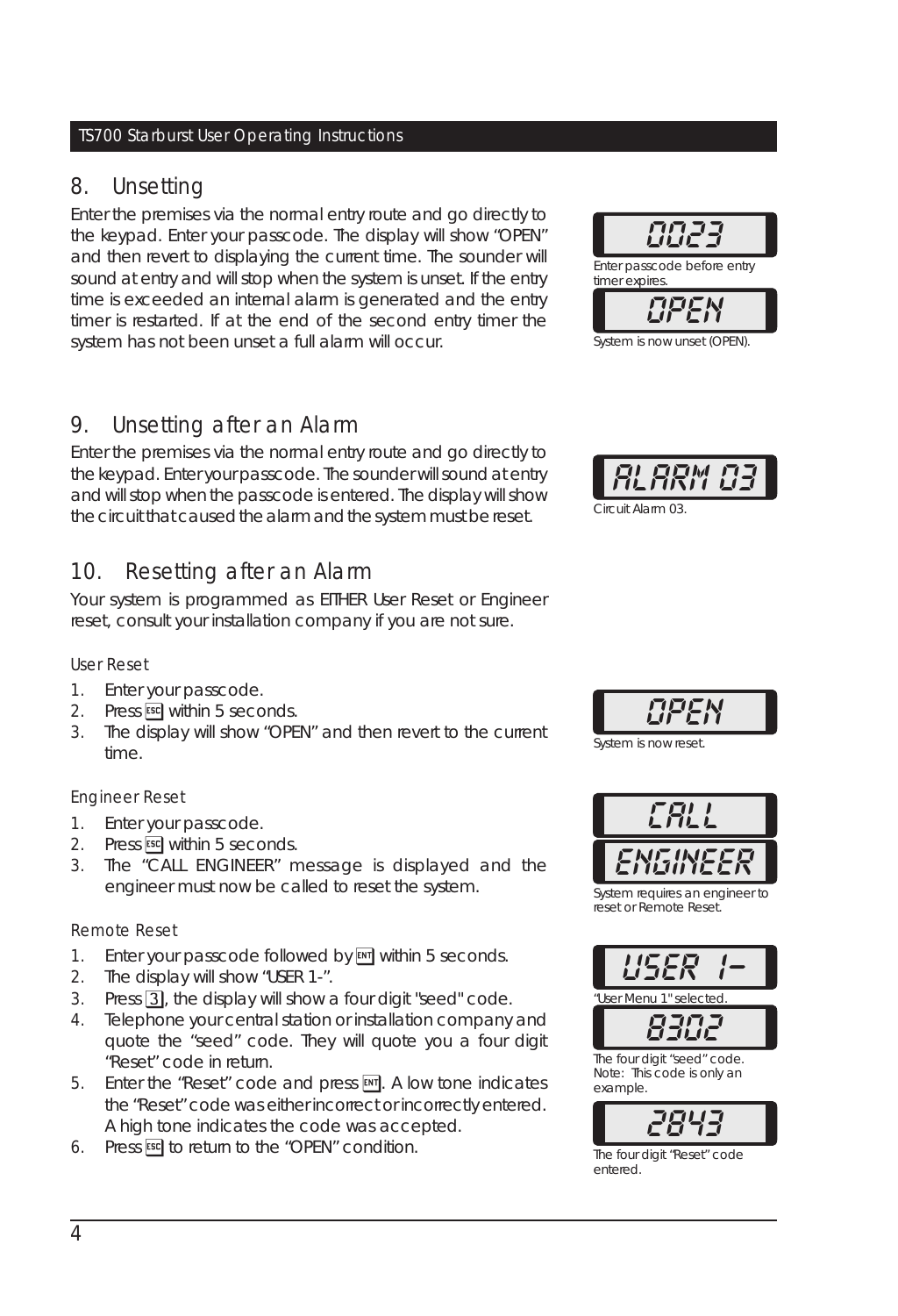## User Menus Quick Reference



**11.58** The system is unset, the display shows the current time. Enter user passcode. current time. Enter user passcode.

**FUNFTION** The display shows "Function". Press **Em** within 5<br>**FLINE TILIN** Seconds to select "User Menu 1". seconds to select "User Menu 1".

*USER 1-* "User Menu 1" selected.

- 
- 
- 
- 
- 
- 
- 
- 
- 
- 
- 
- 
- 
- 3 Change Date **-** Set the system date.
- 4 Setup New Users Setup and delete user passcodes.
- **5** Change Chime Circuits Select circuits that will chime.
- **6** Change 24hr Group Setup a group of 24hr circuits so that can be omitted.
- 7 Print System Log Print the contents of the system log (200 events).
- **8** Configure Part Set Groups Configure part set groups A, B & C.
- **9** View System Log **-** View the contents of the system log.
- 

Destriangled 5, 6, 7, 8 & 9 in "User Menu 2" are only available if programmed by the installation company.

- ] Return To Open Abandons "User Menu 1" and returns the system to the unset (OPEN) condition.
- 1 Bell Test **1** Bell Test **1 1** Bell Test **1 1** Allows the internal sounders, external sounder and strobe to be tested
- **2** Walk Test  **Allows all detection circuits to be tested without generating** an alarm.
- 3 Remote Reset Reset the system by exchange of 4 digit codes.
- 4 Change Passcode Change your passcode.
- 5 Enable Chime Enable or disable the chime option.
- **6** Omit 24 Hour Group Omit a pre-defined group of 24 Hour circuits.
- 7 Omit Circuits Select circuits to be omitted before setting the system.
- **8** Silent set **-** Select "silent" full set or part set.
- **0** Full Set **-** Full set the system.
- A Part Set Group A Part set the system with group A omitted.
- **B** Part Set Group B Part set the system with group B omitted.
- C Part Set Group C Part set the system with group C omitted.
- ENT User Menu 2 Select "User Menu 2" (master user only).

- *USER 2-* "User Menu 2" selected.
- 1 View Circuits **-** View the status of all detection circuits.
- **2** Change Time **-** Set the system clock.

ESC User Menu 1 - Return to "User Menu 1".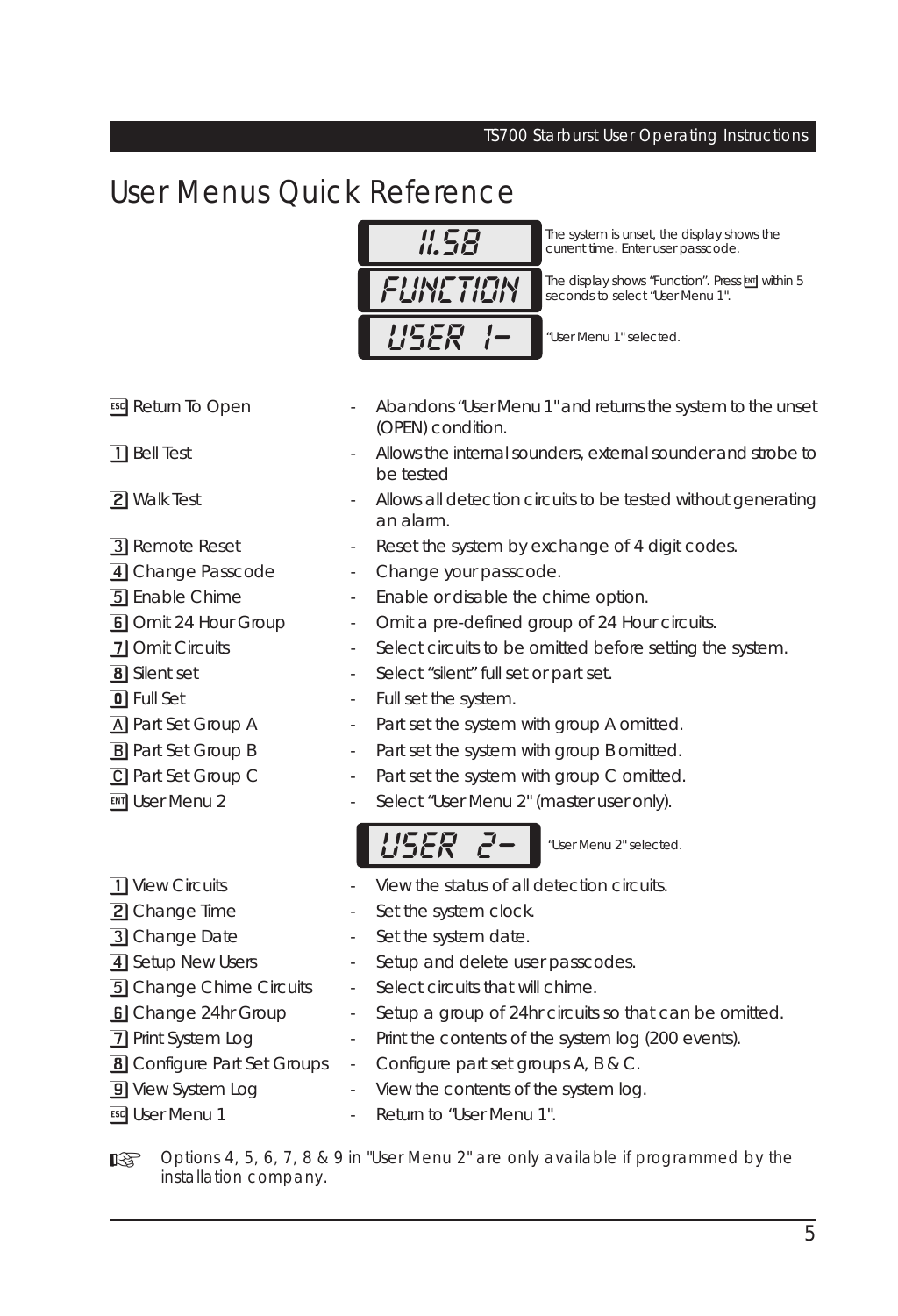## User Menus

## 11. Introduction

In addition to setting and unsetting the system, users 1 - 9 may carry out other operations. These are selected via two user menus, "User Menu 1" is available to users 1 - 9 and "User Menu 2" which is only available to the master user. To access "User Menu 1" enter your passcode and then press  $[$  within 5 seconds. Pressing **ESC** returns the user to the previous position in the menu.

## 12. Bell test

This test allows the user to test the bells, sounders and strobes.

- 1. Ensure that "User Menu 1" is selected.
- 2. Press  $\boxed{1}$  to select the Bell Test option.
- 3. The sounders, bells and strobes will operate sequentially for 9 seconds each.
- 4. Testing may be stopped by pressing **ESC** or advanced to next test by pressing  $ET$ .
- 5. Press **ESC** to return to the "OPEN" condition.

## 13. Walk Test

This test allows the user to test the function of individual circuits without creating an alarm. As each circuit is activated its number and status are displayed and the internal sounder generates a two-tone sound. As more circuits are tested they are added in turn to a scrolling display showing the status of each tested circuit.

- 1. Ensure that "User Menu 1" is selected.
- 2. Press **2** to select the Walk Test option.
- 3. Activate circuits in turn by opening doors with contacts and walking in front of detectors.
- 4. Check the display to verify which circuits have been tested.
- 5. On completion press **ESC** to quit the Walk Test option.
- 6. Press  $F =$  to return to the "OPEN" condition.



Count down display for Bell Test.





Circuit 05 is now healthy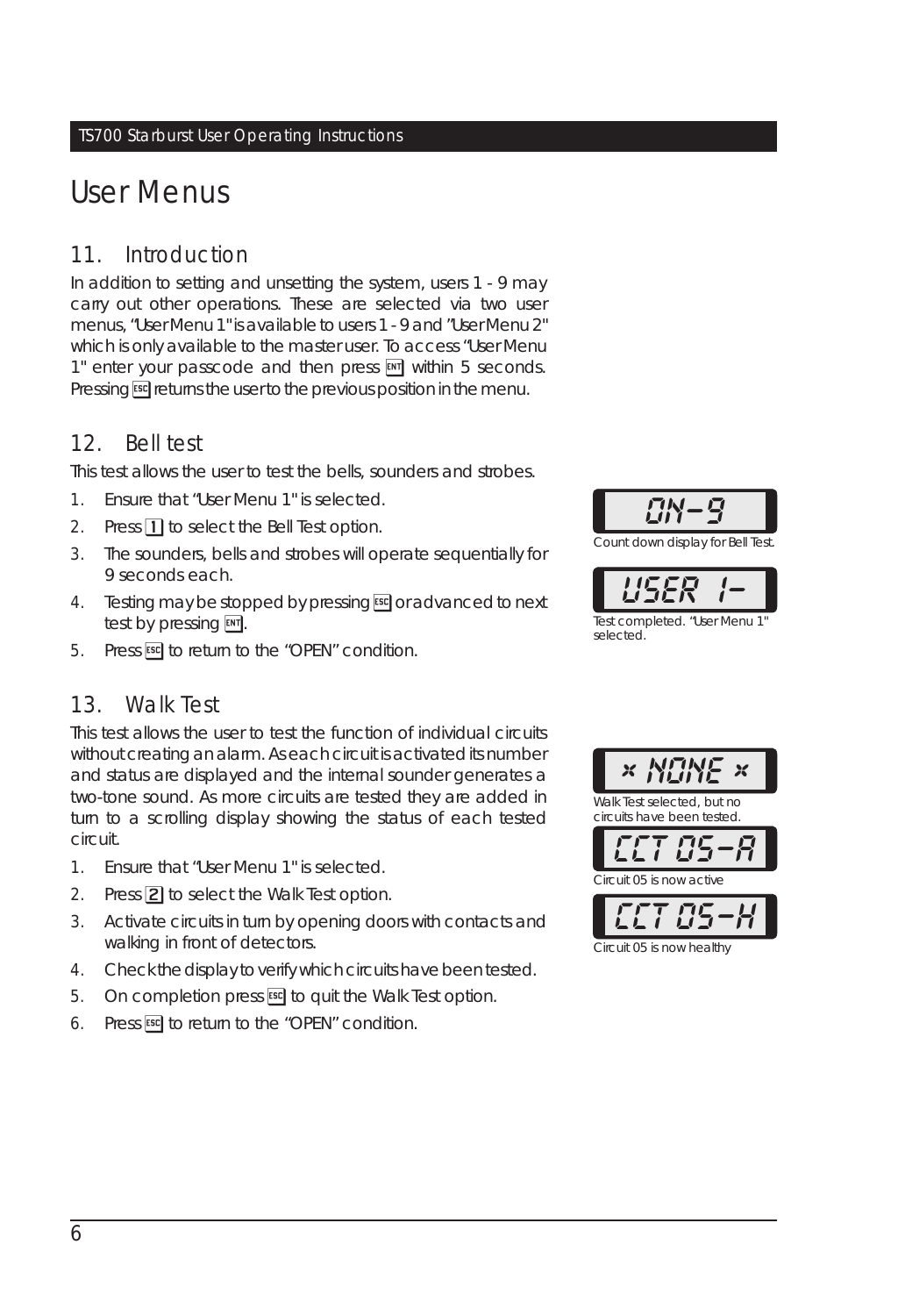#### 14. Change Passcode

All users can change their own passcode.

- 1. Ensure that "User Menu 1" is selected.
- 2. Press 4 to select the Change Passcode option.
- 3. Enter your new passcode and press  $FNT$ .
- 4. A high pitched multi-tone indicates that the new passcode has been accepted. A low tone indicates that the passcode is already in use and has not been accepted. Try again with a different number.
- 5. Press  $F =$  to return to the "OPEN" condition.

#### 15. Enable Chime

The enable chime option allows a user to switch the chime facility on or off. This will only affect circuits that have been programmed as chime in "User Menu 2" option 5.

- 1. Ensure that "User Menu 1" is selected.
- 2. Press 5 to select the Chime option.
- 3. Press  $\boxed{0}$  to toggle the Chime ON or OFF.
- 4. Press ENT to accept.

#### 16. Omit 24hr Group

This option allows 24 Hour, circuits to be omitted when the system is unset so that they will not alarm if activated but will alarm if tampered with. Only the circuits programmed by the engineer or master user ("User Menu 2" option 6) will be omitted.

- 1. Ensure that "User Menu 1" is selected.
- 2. Press **6** to select the 24hr Omit option.
- 3. The display will show "CIRCUITS OMITTED".
- 4. Enter your passcode to reinstate the omitted circuits.

#### 17. User Menu 2 (master user only)

The master user may access this menu by pressing **ENT** when "User Menu 1" is selected. Options 4 to 9 are only available to the master user if programmed by the installation company.



Waiting for new passcode.



New passcode 2305 entered. Press [ENT] to accept.



The Chime option is off. Press [0] to change.





24hr circuit isolated. Enter passcode to cancel.

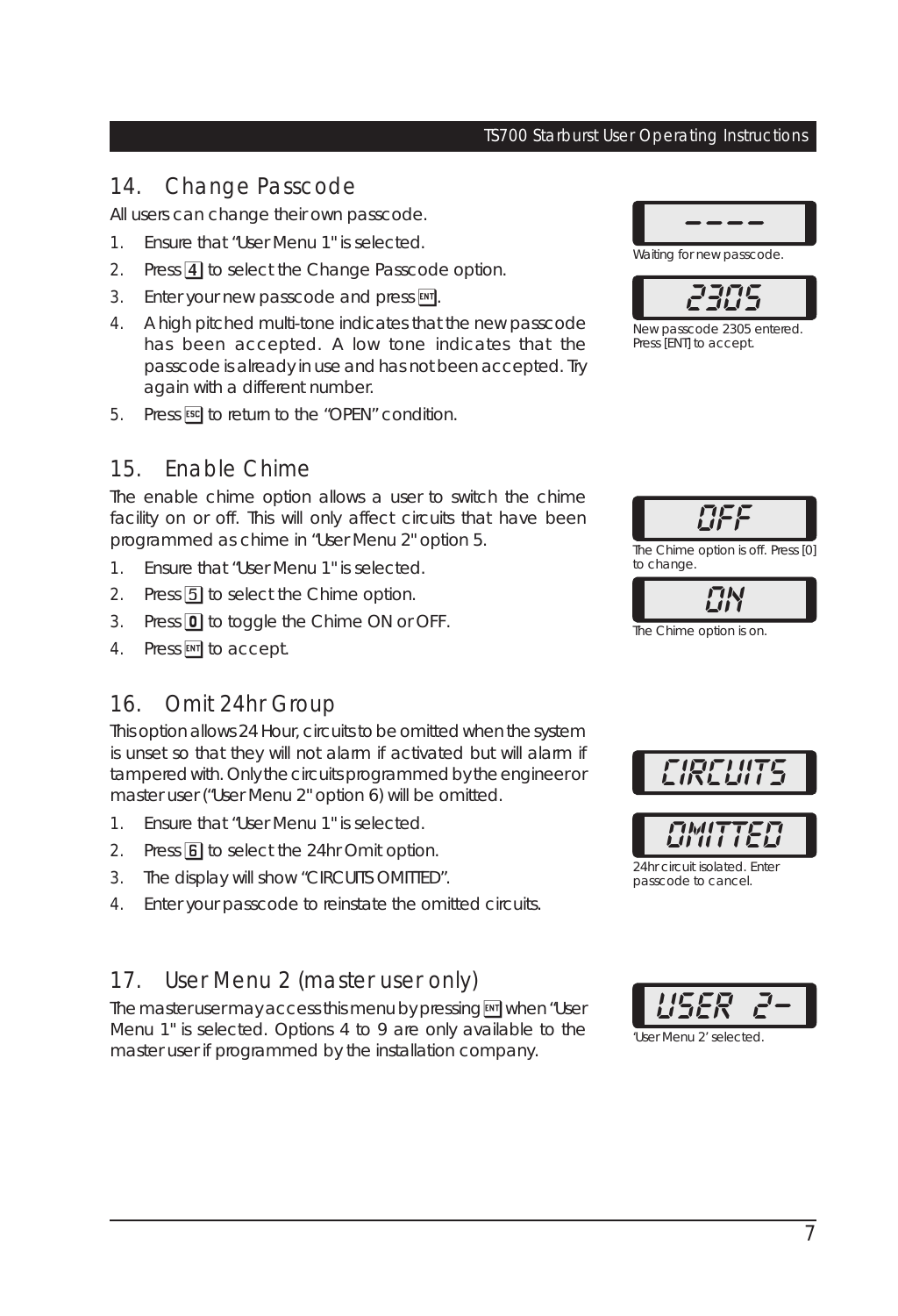#### 18. View Circuits

This option allows the user to view the status of each detection circuit. The circuit status conditions are H=Healthy, A=Active, S=Shorted or T=Tamper.

- 1. Ensure that "User Menu 2" is selected.
- 2. Press  $\boxed{1}$  to select the View Circuits option.
- 3. Circuit status will be displayed.
- 4. Select circuits either by entering the number or by pressing **ENT** to scroll through the circuits.
- 5. Press ESC to leave this option and return to 'User Menu 2'.
- 6. Press **[5C]** twice to return to the "OPEN" condition.

## 19. Change Time

The system clock may be changed using 24 hour clock format.

- 1. Ensure that "User Menu 2" is selected.
- 2. Press  $\boxed{2}$  to select the Change Time option.
- 3. Enter the time in 24 hour notation (e.g., 1805).
- 4. Press ENT to accept.
- 5. Press Escl twice to return to the "OPEN" condition.

## 20. Change Date

The system calendar may be changed by entering the date as four digits representing the day and month e.g., 0207 is the 2nd July.

- 1. Ensure that "User Menu 2" is selected.
- 2. Press 3 to select the Change Date option.
- 3. Enter the date as four digits.
- 4. Press ENT to accept.
- 5. Press Escl twice to return to the "OPEN" condition.

## 21. Setup New Users

Up to 12 users can be allocated to operate the alarm system. The master user (user 1) can change all user passcodes. If a passcode is entered with the first two digits reversed, a "Duress Alarm" is generated. If this facility is not required ensure that the 1st and 2nd digits are the same, (e.g., 1123). If a passcode is entered with the last two digits reversed, the "Access Control" output is operated. If thisfacility is not required ensure that the 3rd and 4th digits are the same, (e.g., 1233).

1. Ensure that "User Menu 2" is selected.





Time entered 1805 (6:05 pm)



Date entered (02 July)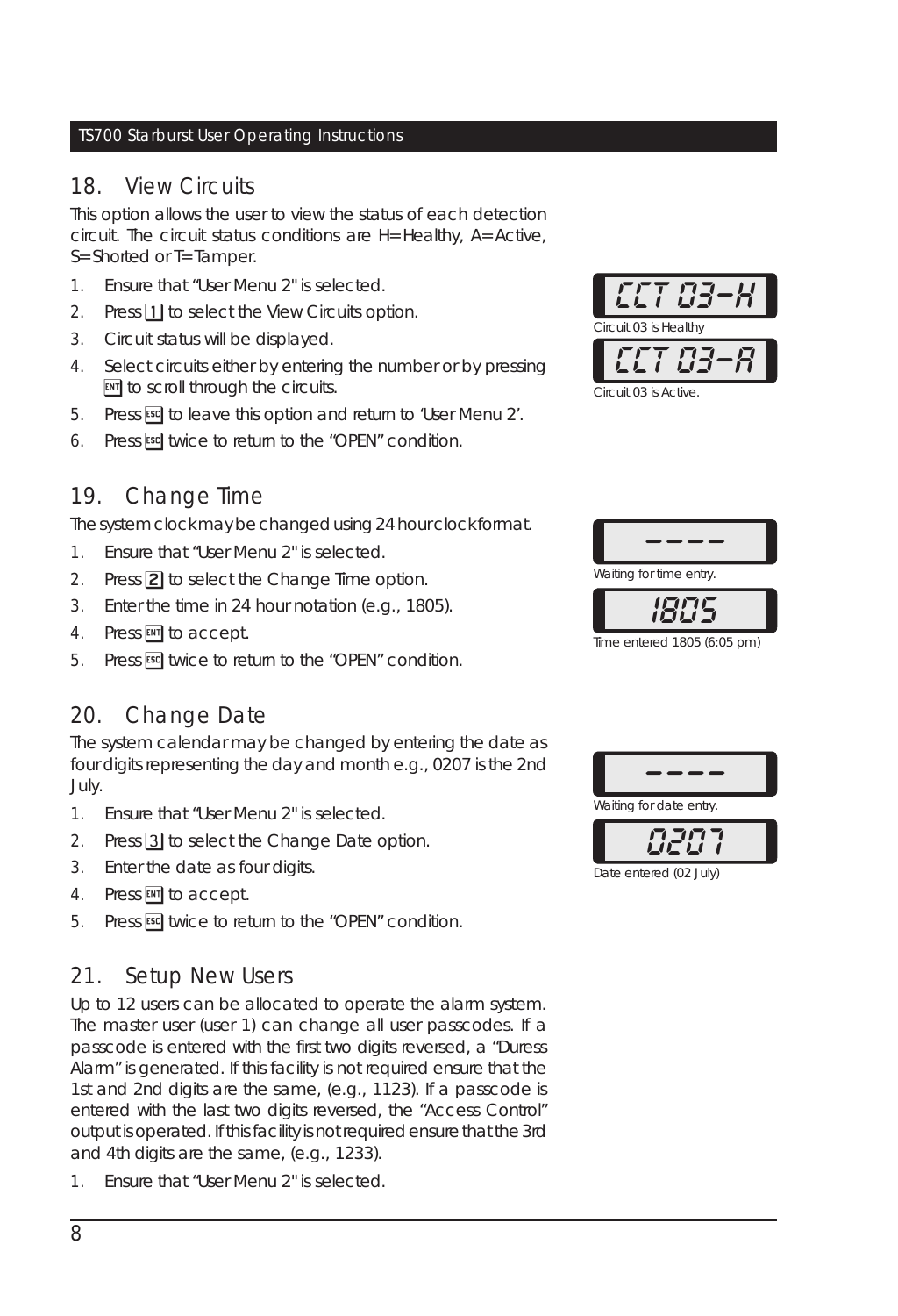- 2. Press 4 to select the Setup New Users option.
- 3. Enter the user number (1 to 9 or A,B,C).
- 4. Enter the new passcode then press  $\overline{F}$  to accept.
- 5. A high tone will indicate acceptance. A low tone sound will indicate that the passcode is already in use.
- 6. Press [ssc] twice to return to the "OPEN" condition.

To delete a user passcode from the system, select the user number you wish to delete at step 3, then enter your own passcode (master user) at step 4.

#### Passcode Types





Press [ENT] to accept.

| Master User Code (1)<br>$\sim$                  | This passcode allows setting and unsetting of the system and<br>allows entry to both user menus.                                                                                                 |
|-------------------------------------------------|--------------------------------------------------------------------------------------------------------------------------------------------------------------------------------------------------|
| Standard User Codes (2-7) -                     | These passcodes allow setting and unsetting of the system and<br>entry to "User Menu 1".                                                                                                         |
| Cleaner Code (8)<br>$\sim$                      | This passcode allows only setting of the system and entry to "User<br>Menu 1".                                                                                                                   |
| Holiday Code (9)<br>$\sim$                      | This passcode allows setting and unsetting of the system and<br>allows entry to "User Menu 1". The code is erased from the system<br>when the master user code is next used to unset the system. |
| Part Set Code A (A)<br>$\overline{\phantom{a}}$ | This passcode allows the setting and unsetting of group A.                                                                                                                                       |
| Part Set Code B (B)                             | This passcode allows the setting and unsetting of group B.                                                                                                                                       |
| Part Set Code C (C)<br>$\overline{\phantom{a}}$ | This passcode allows the setting and unsetting of group C.                                                                                                                                       |

## 22. Configure Chime Circuits

This option is used to select the circuits that will chime.

- 1. Ensure that "User Menu 2" is selected.
- 2. Press 5 to select the Chime Circuits option.
- 3. Circuits will be displayed as Y to chime or N not to chime. Change status by pressing  $\boxed{\mathbf{0}}$  ("toggle" action).
- 4. Press **ENT** to accept (high tone) and go to next circuit. Circuits may be selected by number. Press **ESC** to quit.
- 5. Press **ESC** twice to return to the "OPEN" condition.

## 23. Configure 24hr Omit Group

This option allows the master user to select the 24 hour circuits that will be omitted when the 24 hour omit option is selected in "User Menu 1" option 6.

- 1. Ensure that "User Menu 2" is selected.
- 2. Press **6** to select the 24Hour Omit Group option.





Circuit 01 will chime. Press [ENT] to accept.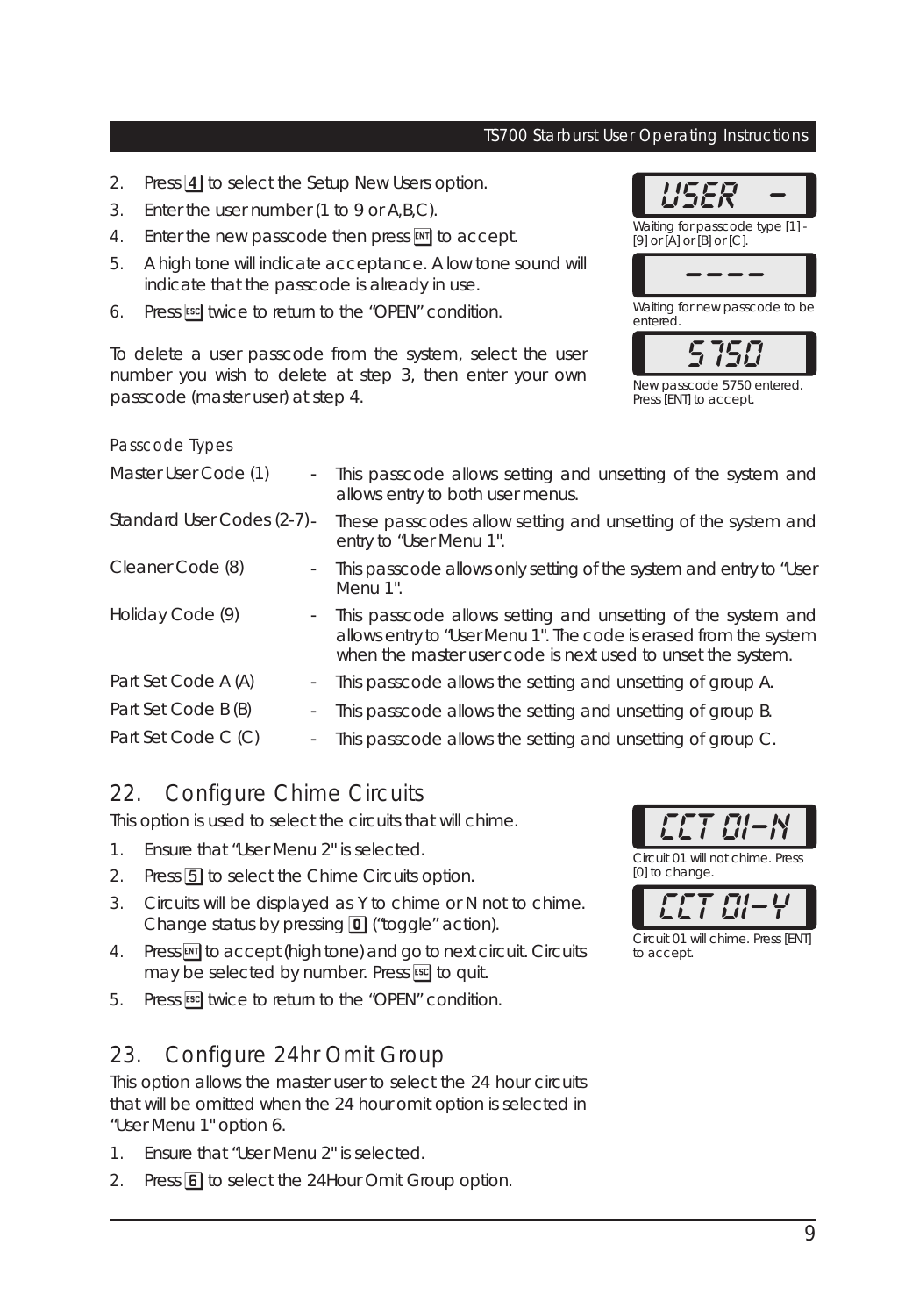- 3. Circuits will be displayed as O=Omitted or A=Armed. Press 0 to change ("toggle" action).
- 4. Press  $\overline{F}$  to accept (high note) and go to next circuit. A low tone indicates that the circuit cannot be omitted.
- 5. Circuits may be selected by number. Press **ESC** to quit.
- 6. Press **ESC** twice to return to the "OPEN" condition.

## 24. Print System Log

A printer may be connected to produce a print-out of the last 200 system events.

- 1. Ensure that "User Menu 2" is selected.
- 2. Press  $\boxed{7}$  to select the Print Log option.
- 3. Enter the number of events to be printed.
- 4. Press ENT to start printing. To stop printing select the menu again and enter 000 as the number of events to be printed.
- 5. Press Escl twice to return to the "OPEN" condition.

## 25. Configure Part Set Groups

When the system is part set certain circuits are omitted. This option allows the master user to select those circuits to be omitted when part-set A or B or C is selected.

- 1. Ensure that "User Menu 2" is selected.
- 2. Press  $\boxed{8}$  to select the Part Set Groups option.
- 3. Select the part-set group  $\overline{A}$  or  $\overline{B}$  or  $\overline{C}$ .
- 4. Circuits will be displayed as O=Omitted or A=Armed. Press **0** to change ("toggle" action).
- 5. Press  $\overline{small}$  to accept displayed status (high tone) and go to next circuit. Circuits may be selected by number.
- 6. Press  $\overline{c}$  to go to step 2 and  $\overline{c}$  again to go back to "User Menu 2".
- 7. Press **ESC** twice to return to the "OPEN" condition.

## 26. View System Log

The time, date and nature of the last 200 events on the system may be viewed starting with the most recent event.

- 1. Ensure that "User Menu 2" is selected.
- 2. Press  $\boxed{9}$  to select the View Log option.
- 3. The most recent event will be displayed (see Table 1)
- 4. Press  $\overline{A}$  to scroll backwards and  $\overline{C}$  to scroll forward.

*---* Enter the number of events to be printed. Press [ENT] to start.



*P. SET -* Enter part set group A, B or C.



Circuit 01 will be omitted for the selected part set group. Press [ENT] to accept.



Log event showing 'Circuit Alarm 01'. Press [A] to scroll back or [C] to scroll forward. Press [B] to view time and date.



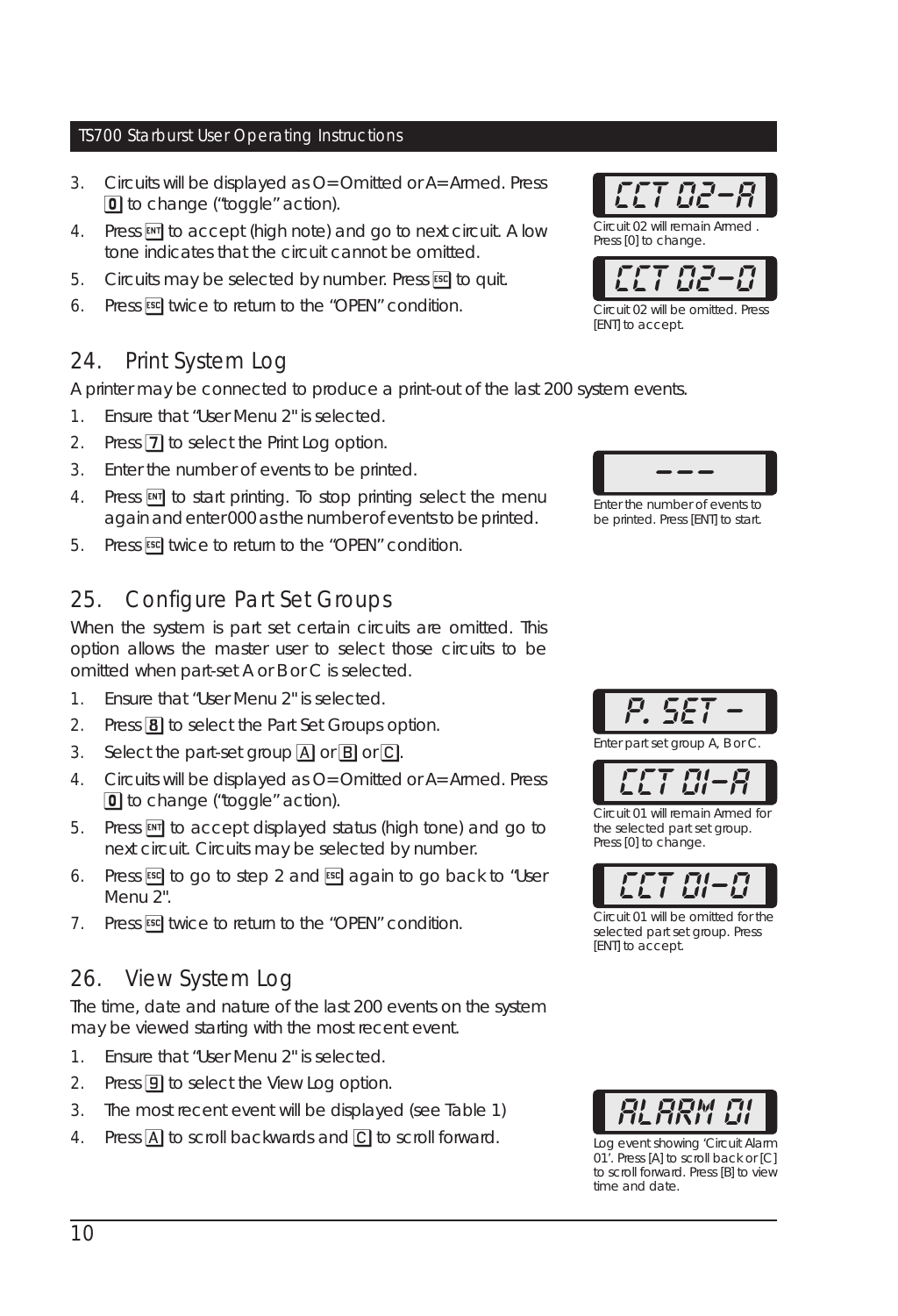- 5. Press  $\boxed{B}$  to show the time of the event (first press), the date (second press) the time in minutes and seconds (third press) the event again (fourth press).
- 6. Press **ESC** to quit.
- 7. Press ESC twice to return to the "OPEN" condition.

| <b>RLM SENT</b>  | Action alarm (Alarm output activated)                                         | LID TAMP            | Lid tamper, Aux tamper or SAB tamper           |
|------------------|-------------------------------------------------------------------------------|---------------------|------------------------------------------------|
| <b>RCC'55 xx</b> | Access passcode (user code<br>**entered with the last two digits<br>reversed) | <b>SYS OPEN</b>     | System open (unset)                            |
| DELRY **         | Alarm delayed (the system is part set<br>and circuit ** was activated)        | <b>OMIT REM</b>     | Omitted circuits reinstated                    |
| <b>RLIX xx</b>   | Auxiliary alarm from circuit **                                               | PR.RLM xx           | PA alarm from circuit **                       |
| BRTT FLT         | <b>Battery Fault</b>                                                          | <b>A.C. OFF</b>     | Power failure (remote power LED<br>flashes)    |
| BELL TST         | Bell test operated                                                            | R.C. ON             | Power restored                                 |
| <b>RLARM xx</b>  | Circuit alarm from circuit **                                                 | P.SET ×             | Part set (area *)                              |
| cams ak          | Comms successful                                                              | <b>C.TMP</b> xx     | Code tamper (from remote keypad<br>$* *$       |
| COMS FLT         | Comms failed                                                                  | <b>RE-ARME</b><br>Π | System re-armed                                |
| <b>24HR OM T</b> | Circuits isolated (24 hour circuits)                                          | <i>REM RST</i>      | System reset by REMOTE CODE RESET              |
| $MHTR$ $**$      | Circuit ** omitted                                                            | <b>R.REM xx</b>     | Remote Keypad ** removed or lost               |
| DRTE CHG         | Date changed                                                                  | R.TMP xx            | Remote Keypad ** case tamper                   |
| OEFLT OI         | Default user code 1 to 5678                                                   | <b>SET FRIL</b>     | System failed to set                           |
| <b>DUR'SS **</b> | Duress alarm from user code **                                                | SITE, RST           | System on-site reset (LK1 open on<br>power up) |
| EN.RLM xx        | Entry alarm from circuit **                                                   | $W$ . SET $\times$  | Area * set using part set codes                |
| ENTRY **         | Entry from circuit **                                                         | <b>KEY.5U xx</b>    | Part set keyswitch ** operated                 |
| <b>FIRE xx</b>   | Fire alarm from circuit **                                                    | TRMP'R xx           | Tamper alarm from circuit **                   |
| FUSE OI          | Auxiliary fuse blown                                                          | TIME CHG            | Time changed                                   |
| FIRST xx         | First knock from circuit **                                                   | T.FRIL **           | Circuit ** failed test                         |
| <b>FRET.RST</b>  | Factory reset (LK1 closed on power up)                                        | <b>TEST OFF</b>     | All circuits on test removed from test         |
| FULL SET         | Full set                                                                      | <b>LINSET</b> ×     | Area * unset using part set codes              |
| LINE FLT         | Telephone line fault                                                          | <b>USER **</b>      | User code ** entered                           |
| LINE OK          | Telephone line restored                                                       | <b>NO EVENT</b>     | No event                                       |

Table 1. Event Log Codes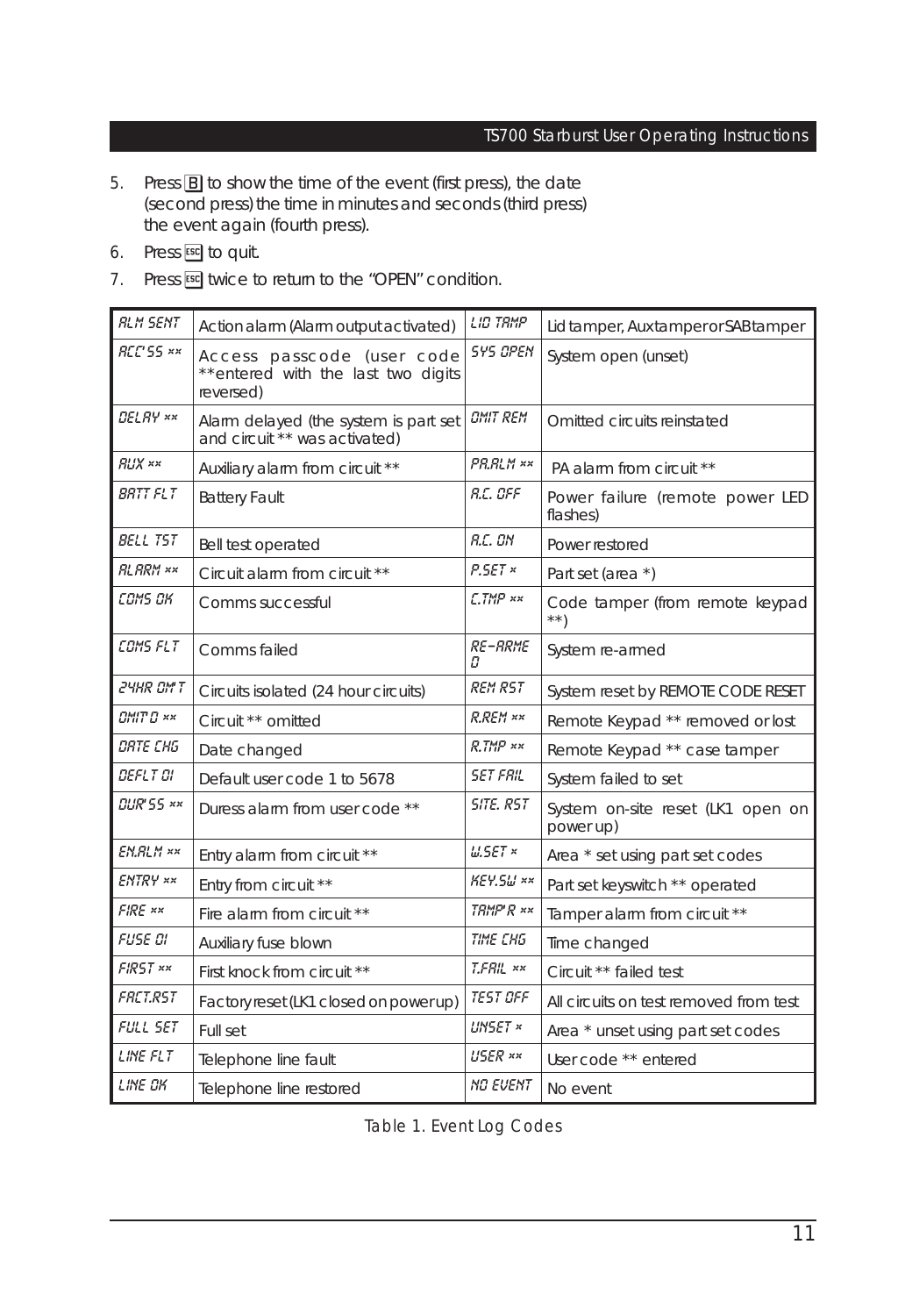| Service Record |          |        |  |  |
|----------------|----------|--------|--|--|
| Date           | Engineer | Action |  |  |
|                |          |        |  |  |
|                |          |        |  |  |
|                |          |        |  |  |
|                |          |        |  |  |
|                |          |        |  |  |
|                |          |        |  |  |
|                |          |        |  |  |
|                |          |        |  |  |
|                |          |        |  |  |
|                |          |        |  |  |
|                |          |        |  |  |
|                |          |        |  |  |
|                |          |        |  |  |
|                |          |        |  |  |
|                |          |        |  |  |
|                |          |        |  |  |
|                |          |        |  |  |
|                |          |        |  |  |
|                |          |        |  |  |

| Installation Company:       |
|-----------------------------|
| Address:                    |
|                             |
|                             |
|                             |
| For Service Telephone:      |
| For Remote Reset Telephone: |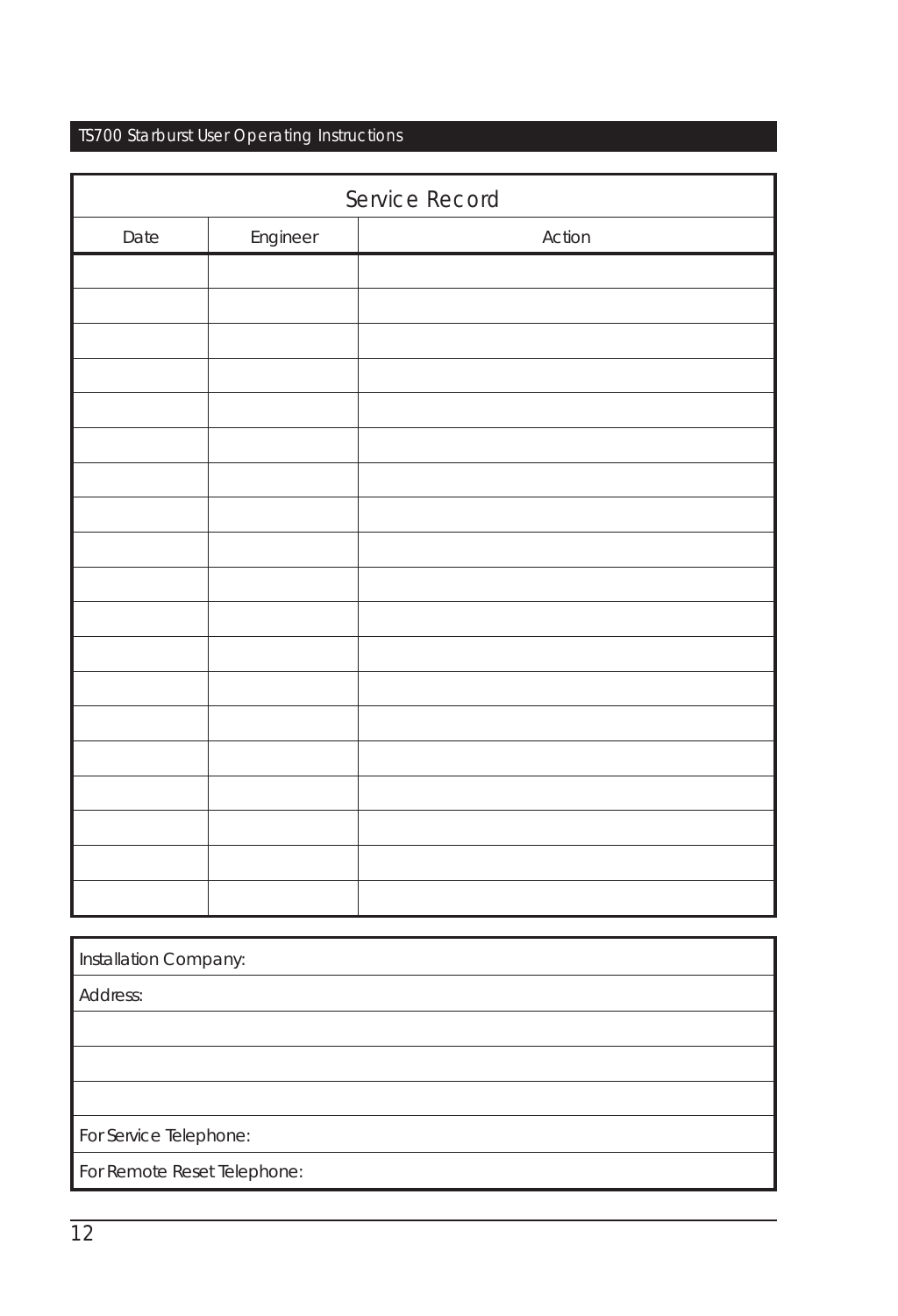| <b>User Record</b> |              |           |  |  |
|--------------------|--------------|-----------|--|--|
| User No.           | User Type    | User Name |  |  |
| 01                 | Master       |           |  |  |
| 02                 | Standard     |           |  |  |
| 03                 | Standard     |           |  |  |
| 04                 | Standard     |           |  |  |
| 05                 | Standard     |           |  |  |
| 06                 | Standard     |           |  |  |
| 07                 | Standard     |           |  |  |
| 08                 | Cleaner Code |           |  |  |
| 09                 | Holiday      |           |  |  |
| 10(A)              | Part-set A   |           |  |  |
| 11(B)              | Part-set B   |           |  |  |
| 12 (C)             | Part-set C   |           |  |  |

| <b>System Configuration Record</b> |          |        |                |  |  |
|------------------------------------|----------|--------|----------------|--|--|
| <b>Entry Time:</b>                 |          |        |                |  |  |
| <b>Exit Time:</b>                  |          |        |                |  |  |
| Bell Delay:                        |          |        |                |  |  |
| <b>Bell Duration:</b>              |          |        |                |  |  |
| System Reset By:                   | Engineer | User I | Remote Reset L |  |  |